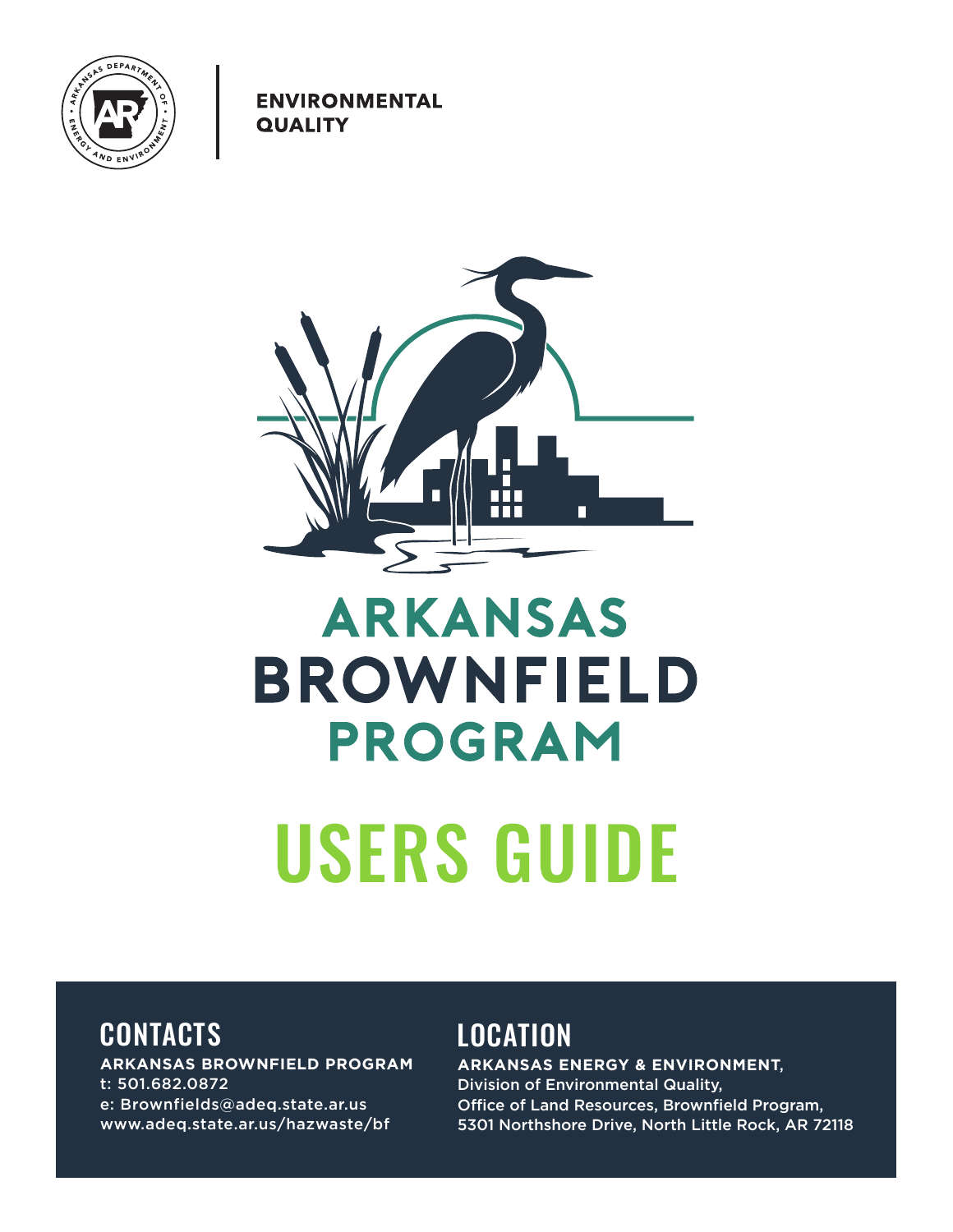# **TABLE OF CONTENTS**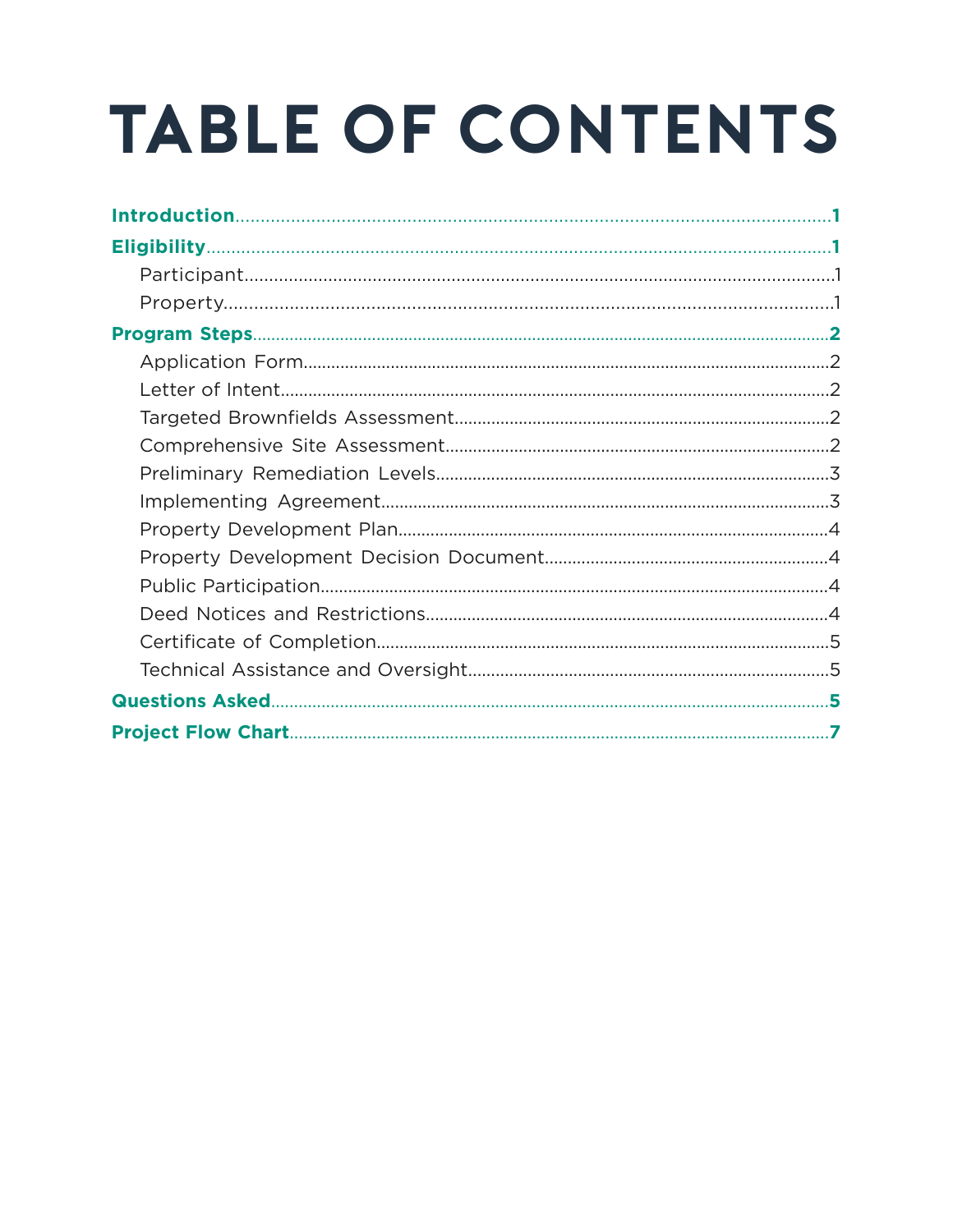## **INTRODUCTION**

The Arkansas Brownfield Program, administered by the Arkansas Department of Energy and Environment, Division of Environmental Quality (DEQ), Office of Land Resources, benefits all of Arkansas by encouraging the cleanup and reuse of abandoned or underutilized sites while continuing to protect human health and the environment.

The goals of the Arkansas Brownfield Program are to:

- provide continued protection of human health and the environment
- encourage redevelopment as a sound land-use management policy
- use risk-based cleanup standards
- enable prospective purchasers to determine liability **up front**
- develop a schedule-oriented program that can keep pace with real estate transactions

## **ELIGIBILITY** PARTICIPANT

#### To be eligible for participation in the Arkansas Brownfield Program a prospective participant must not be a responsible party or have any affiliation with a responsible party for the site. Prior to property acquisition, a participant must conduct all appropriate inquiry as directed in the Code of Federal Regulations 40 C.F.R. Part 312.

## **PROPERTY**

Under Ark. Code Ann. § 8-7-1101 et seq., a site is eligible for the Arkansas Brownfield Program if it is an abandoned or underutilized industrial, commercial, or agricultural site, or abandoned residential property; it is contaminated or perceived to be contaminated; and it is not in an excluded category listed below:

- proposed or listed on the Superfund National Priorities List
- subject to orders or decrees of the Comprehensive Environmental Response, Compensation, and Liability Act (CERCLA)
- subject to permit or corrective action by the Resource Conservation and Recovery Act
- federally owned land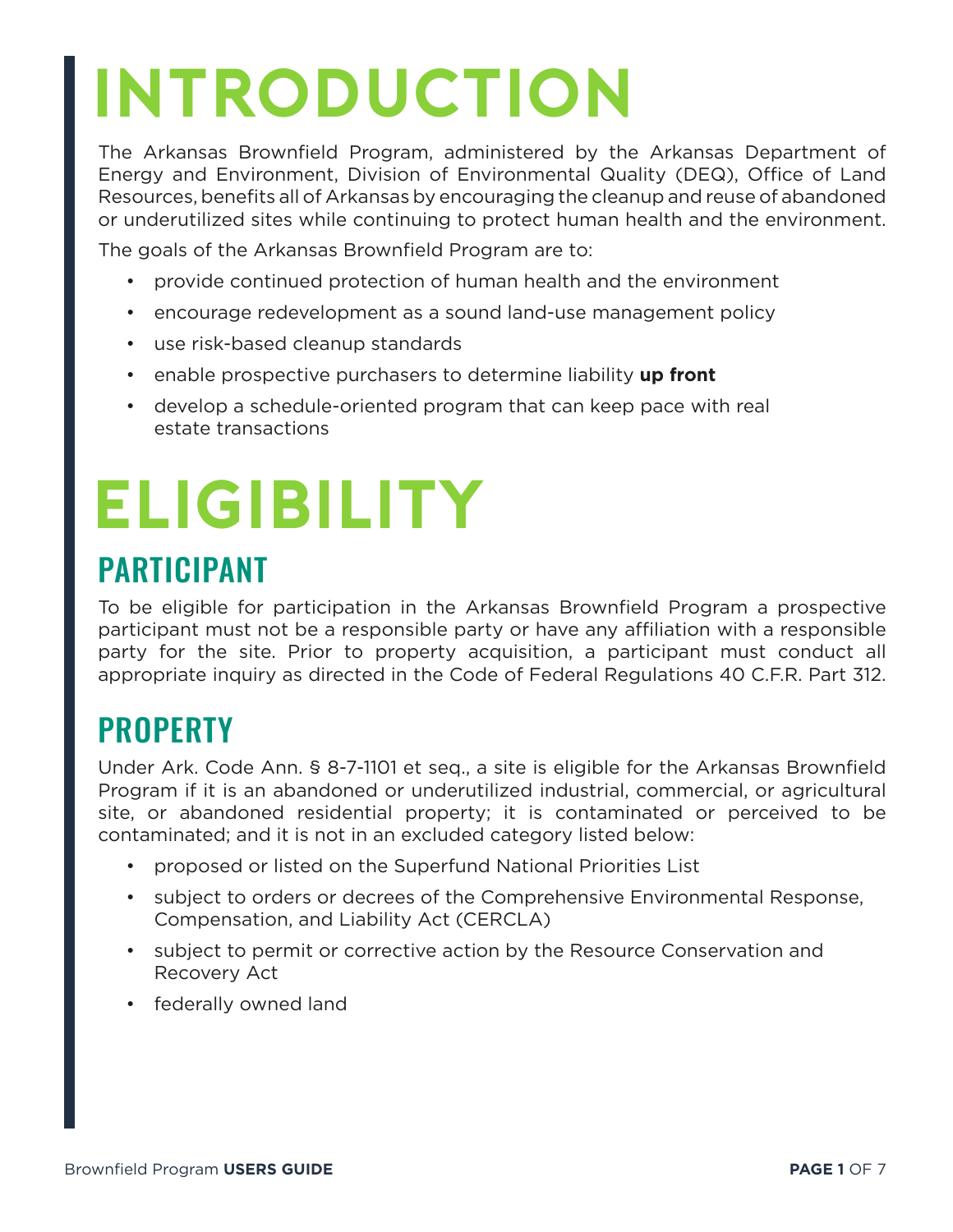## **PROGRAM STEPS**

## APPLICATION FORM

A prospective participant will be required to complete and submit an application as a first step in the process. A sample application form can be found online at:

#### **adeq.state.ar.us/hazwaste/bf/pdfs/bf\_form\_application.pdf**

## PHASE I SITE ASSESSMENT

In order to retain liability relief from CERCLA, a Phase I Site Assessment must be completed before a participant purchases or takes title to the site. The Phase I Site Assessment must meet American Standard Test Method 1527-13 under the All Appropriate Inquiries (AAI) standards and practices set forth in Code of Federal Regulations 40 C.F.R. Part 312. (The AAI section outlines the process of evaluating a property's environmental conditions and assessing its potential liability for contamination).

This assessment must be conducted or updated within one year prior to the date of acquisition of a property. If AAI is conducted more than 180 days prior to acquisition, certain aspects of the inquiries must be updated.

## LETTER OF INTENT

If the participant intends to purchase the site before any liability parameters have been established, a Letter of Intent to purchase the property must be submitted to DEQ before the applicant takes title to the property. A guidance document for preparing this letter can be found online at:

**adeq.state.ar.us/hazwaste/bf/pdfs/bf\_letter\_of\_intent\_guidance.pdf**

## TARGETED BROWNFIELDS ASSESSMENT

If a participant is a nonprofit, a municipality or, a government or quasi-governmental entity, the Brownfield Program may be able to offer assessment assistance at no cost to the participant.

## COMPREHENSIVE SITE ASSESSMENT

If the Phase I Site Assessment identifies Recognized Environmental Conditions, a Comprehensive Site Assessment (CSA) to identify the location, nature and extent of contamination at the site must be performed. An outline of a typical CSA can be found online at:

**adeq.state.ar.us/hazwaste/bf/pdfs/comprehensive\_site\_assessment\_outline.pdf**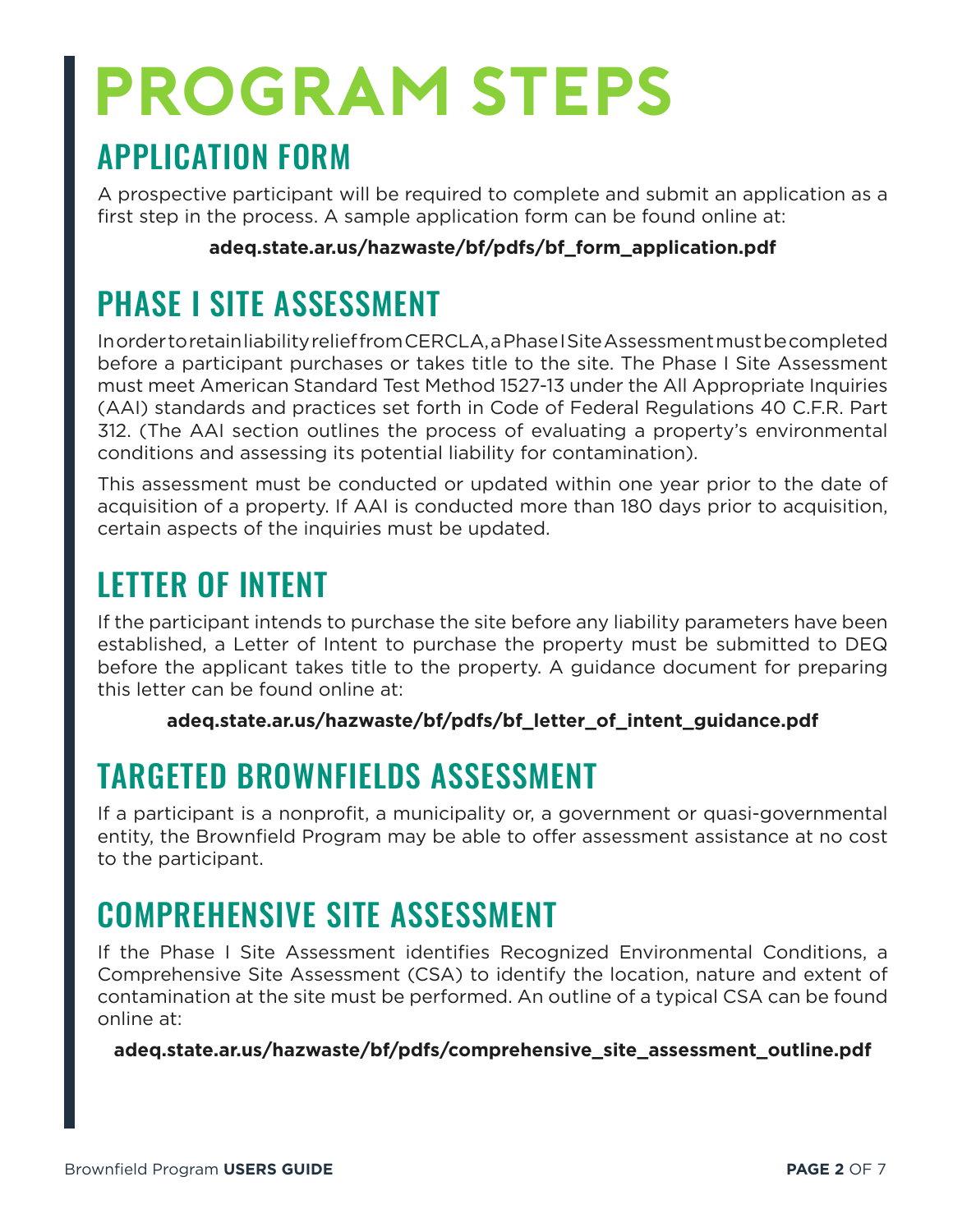Prior to conducting a CSA, a CSA Work Plan will be required. The participant is encouraged to meet with the DEQ staff to discuss the Work Plan to ensure an adequate assessment will be conducted.

Environmental assessment work previously completed for the property may be substituted for any or all portions of the CSA upon approval by DEQ.

## PRELIMINARY REMEDIATION LEVELS

The potential human health and ecological risks, if any, must be assessed at all Brownfield sites. The most current United States Environmental Protection Agency Regions 3, 6 and 9 Regional Screening Levels (RSLs); Risk Assessment Guidance for Superfund , Parts, A, B, C, D, E, and F; and a Site-Specific Risk Assessment are tools used to evaluate potential risks to human health. The most current version of RSLs can be found online at:

#### **epa.gov/reg3hwmd/risk/human/rb-concentration\_table/index.htm**

Ecological Risk Assessment Guidance for Superfund and ecological screening levels are tools used to evaluate potential risks to the environment. Information regarding screening levels and risk assessments can be found online at:

#### **adeq.state.ar.us/hazwaste/branch\_tech/risk\_assessment.htm**

### IMPLEMENTING AGREEMENT

An Implementing Agreement (IA) is entered into by the participant and DEQ after approval of the CSA. The IA establishes the participant's legal and financial environmental liability parameters for the Brownfield property and is considered to be an enforceable document by DEQ. The participant shall provide notice of the IA in a newspaper of general circulation which serves the area where the Brownfield site is located.

#### REGION 6 PHOENIX AWARD WINNER BROWNFIELD PROJECT **HEIFER INTERNATIONAL WORLD HEADQUARTERS SITE**



**BEFORE REMEDIATION AND CONSTRUCTION**



**AFTER REMEDIATION AND CONSTRUCTION**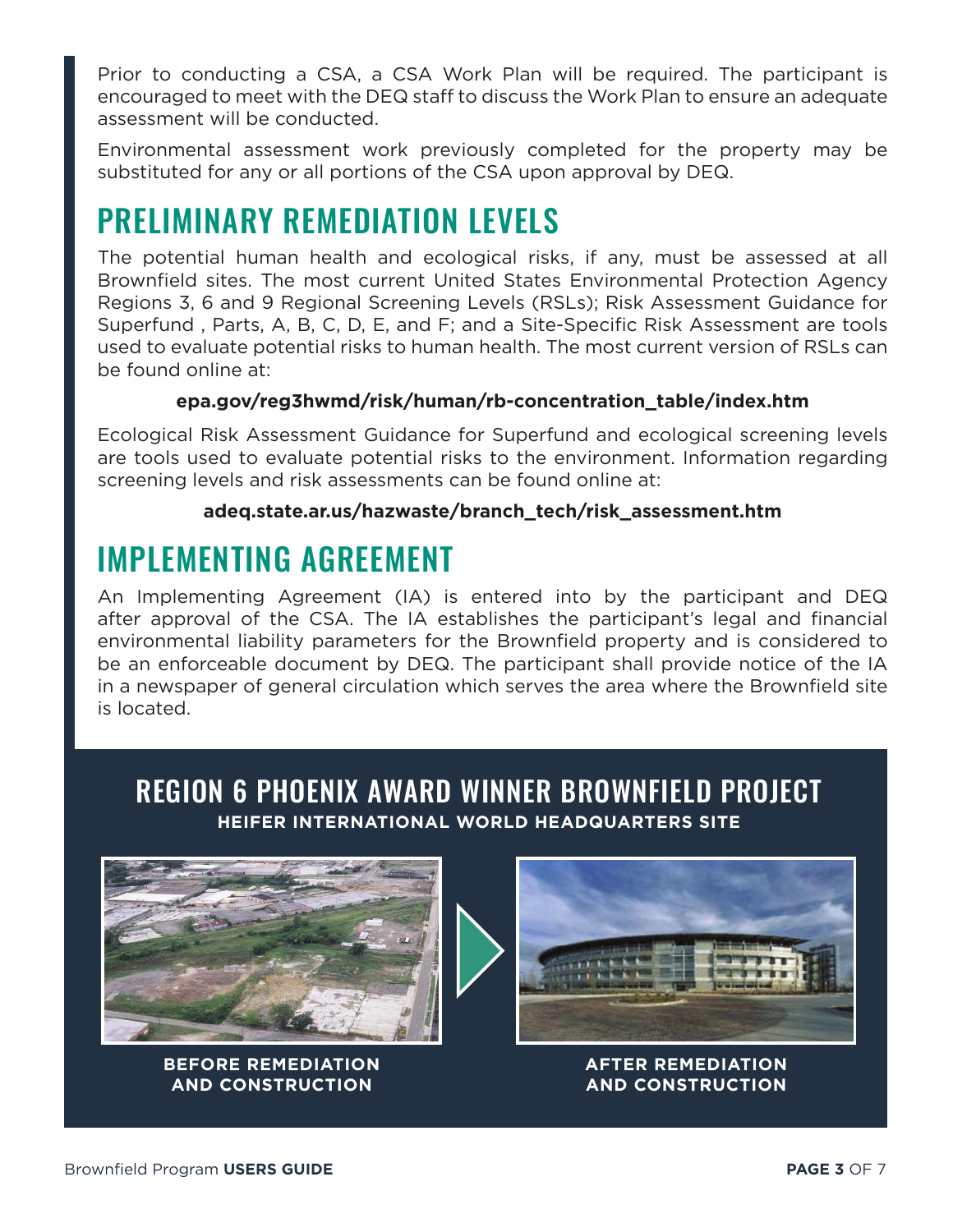## PROPERTY DEVELOPMENT PLAN

A Property Development Plan (PDP) describes any cleanup activities, as well as other plans for development, that provide protection of human health and the environment. The PDP must be submitted to DEQ for review and comment. An outline for a typical PDP can be found online at:

#### **adeq.state.ar.us/hazwaste/bf/pdfs/property\_development\_plan\_outline.pdf**

All engineering documents must be prepared and stamped by a registered professional engineer licensed to practice in Arkansas.

All geological documents must be prepared and stamped by a registered professional geologist licensed to practice in Arkansas.

## PROPERTY DEVELOPMENT DECISION DOCUMENT

DEQ will issue a Property Development Decision Document (PDDD) which describes the proposed plans for cleanup and development based upon information submitted in the participant's PDP. DEQ will provide notice of the proposed PDDD in a newspaper of general circulation which serves the area where the Brownfield site is located. The proposed PDDD will be available for review and comment by the public for a period of 30 calendar days. Comments received, if any, will be considered when evaluating whether the proposed cleanup is appropriate before the PDDD is finalized. A response to comments, if any, will be prepared by DEQ and will become an attachment to the final PDDD.

## PUBLIC PARTICIPATION

DEQ is committed to providing opportunities for meaningful public participation in all cleanup processes. Notices of the IA and the PDDD are required in a newspaper of general circulation which serves the area in which the Brownfield property is located.

## DEED NOTICES AND RESTRICTIONS

The participant is required to file a copy of the IA, the PDDD and any other subsequent notices to the property deed with the Clerk of the Circuit Court in the county where the site is located so that they appear in the chain of title. The IA, PDDD, Deed Restrictions or any other notices to the property deed must be filed within 30 calendar days of acquiring legal title to the site.

If necessary, DEQ may require that a restriction be recorded in the site's land records to limit its use to activities and compatible uses that will protect the environment, human health and the integrity of any remediation or other actions implemented on the site.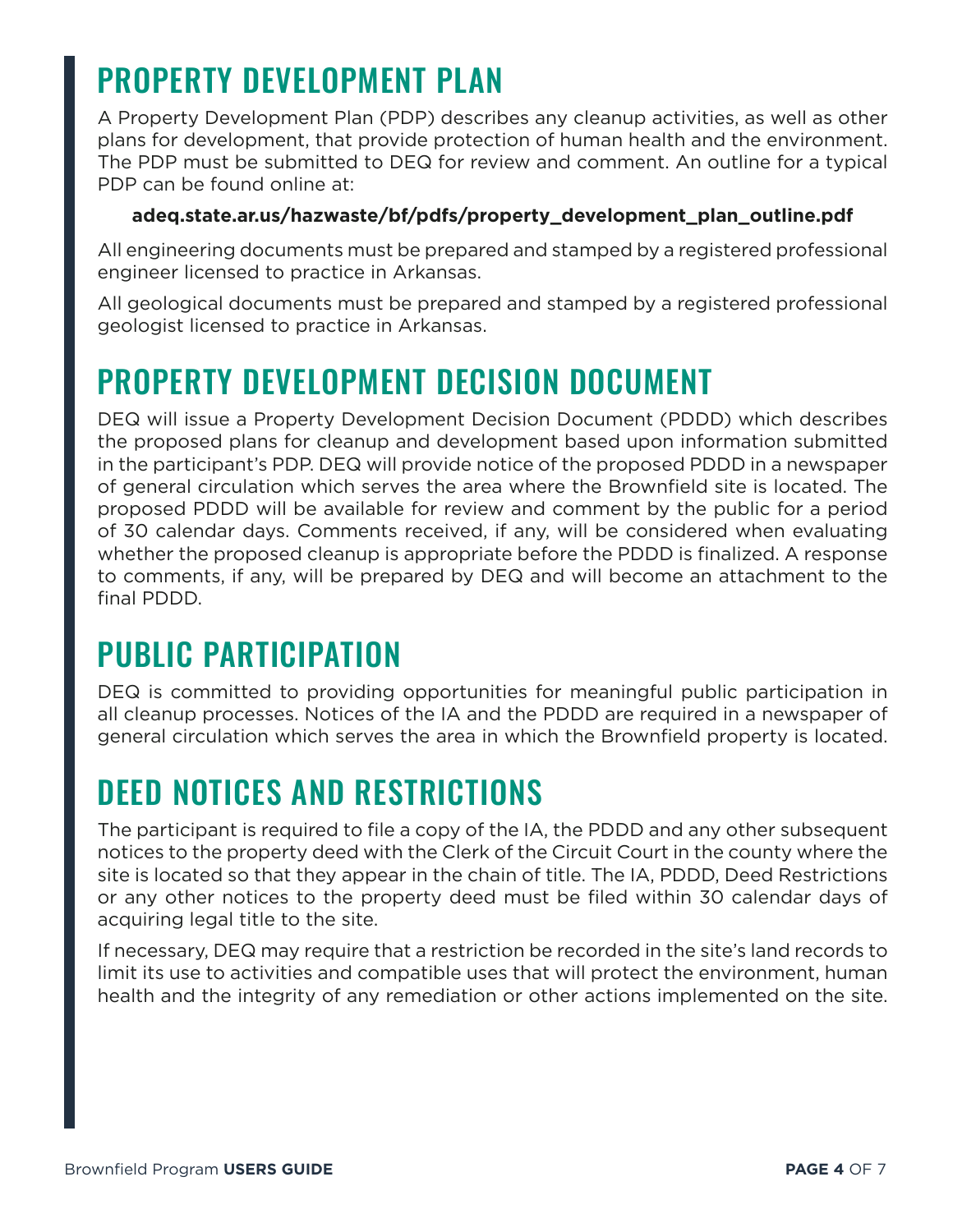## CERTIFICATE OF COMPLETION

Participants involved in the cleanup of a Brownfields site will be released from liability for past contamination addressed in the IA and the PDDD if the site has been redeveloped according to provisions mutually agreed upon in the IA and the PDDD. The liability release mechanism will be a Certificate of Completion issued by DEQ stating that the response action is complete.

The liability release is transferrable as long as adherence is maintained with all terms of the IA, PDDD and associated restrictions.

## TECHNICAL ASSISTANCE AND OVERSIGHT

DEQ can provide the participant with technical assistance. More information about the program is available by contacting DEQ at:

#### **501.682.0867** or **brownfields@adeq.state.ar.us**

## **FREQUENTLY ASKED QUESTIONS**

#### **WHAT IS A BROWNFIELD SITE?**

A Brownfield site is an abandoned or underutilized property with real or perceived environmental contamination that complicates redevelopment. The property's former use must fit into one of the following categories: industrial, commercial, agricultural, real property (including residential) contaminated by a controlled substance, petroleum sites (except sites receiving Leaking Underground Storage Tank Trust Fund monies) or mine-scarred lands.

#### **WHAT TYPES OF PROPERTIES DO NOT QUALIFY FOR THE BROWNFIELD PROGRAM?**

Properties that have been proposed for inclusion or have been placed on the National Priority List do not qualify for the Brownfield Program. In addition, the following Resource Conservation and Recovery Act regulated properties are not eligible for the Arkansas Brownfield Program:

- sites responsible for corrective action and/or obtaining a permit under an EPA or DEQ order or agreement
- sites not in compliance with a final agency order or a court order secured by a state or federal agency regarding the treatment, storage or disposal of a hazardous substance
- sites that require a permit under state or federal environmental law but have not obtained the required permit
- any site where the applicant has committed significant violations of a federally authorized program at the site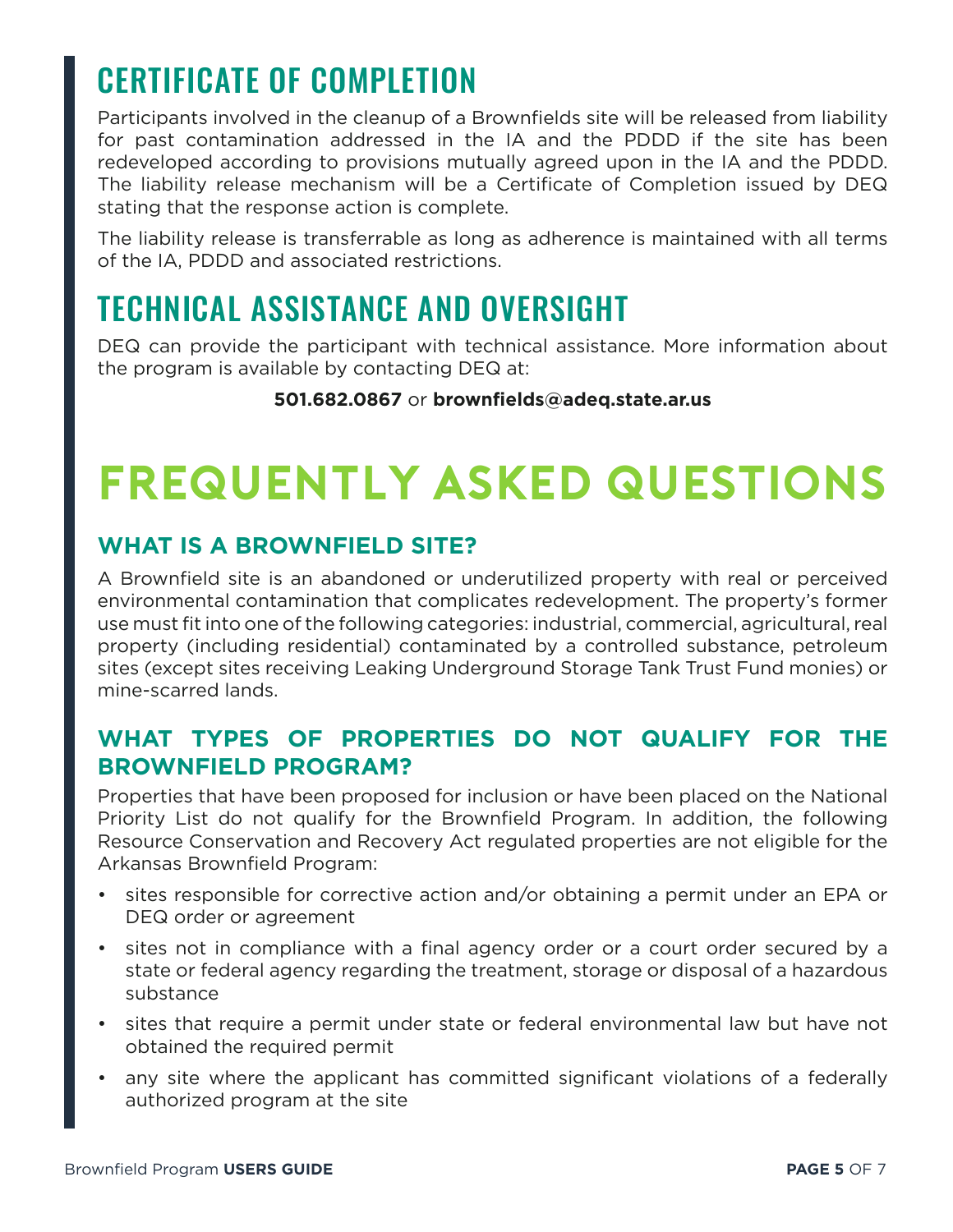#### **WHO QUALIFIES FOR THE BROWNFIELD PROGRAM?**

Individuals, companies or lenders who do not hold title to the site and who are not responsible for contamination at the site could qualify for the Arkansas Brownfield Program.

#### **IS THERE A COST ASSOCIATED WITH THE PROGRAM?**

No.

#### **WHAT IS THE BENEFIT OF THIS PROGRAM TO A PROSPECTIVE PURCHASER OF A BROWNFIELD SITE?**

If a Brownfield project is executed according to the IA between the participant and DEQ, the participant will not be held liable for past contamination addressed by the CSA and referenced in the IA.

#### **WILL ENVIRONMENTAL CLEANUP ALWAYS BE REQUIRED ON A BROWNFIELD SITE?**

No. The program's process examines chemical data from samples collected from the property and combines that information with the intended future land use of the property to make a risk management decision.

#### **IS IT NECESSARY TO HIRE A CONSULTANT OR CONTRACTOR TO PARTICIPATE IN THIS PROGRAM?**

No, but many of the environmental issues involved in a Brownfield project do require professional expertise of various kinds.

#### **ARE THERE ANY SPECIAL CERTIFICATIONS OR REGISTRATIONS REQUIRED TO PARTICIPATE IN THE BROWNFIELD PROGRAM?**

Geologic interpretations must be prepared and stamped by a registered professional geologist licensed to practice in Arkansas. Engineering documents must be prepared and stamped by a registered professional engineer licensed to practice in Arkansas.

#### **AT WHAT POINT CAN A PROGRAM PARTICIPANT DECIDE TO BACK OUT OF THE PROGRAM?**

The Brownfield Program is a voluntary program; therefore, participants may back out of the process at any point. However, if the participant holds title to the property and should fail to complete any conditions in the IA, or if the environmental conditions are somehow worsened by the program participant during the project, DEQ reserves the right to enforce the IA and require the participant to abate any threat to human health and the environment which the participant caused or exacerbated.